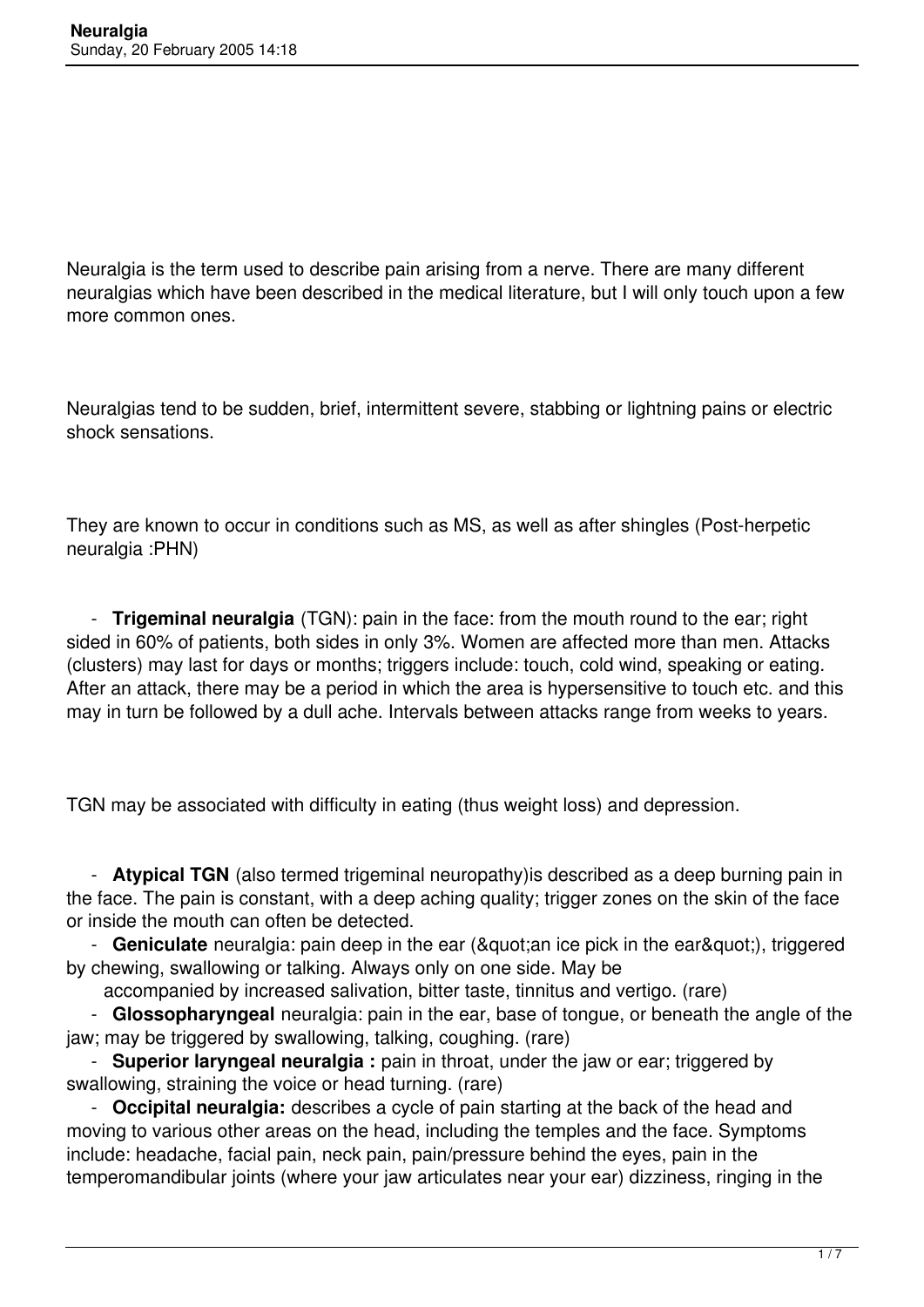ears, sinus pain (forehead), hypersensitive skin, pseudo-angina, shoulder pain, intolerance of bright light. Occipital neuralgia is more common in women.

 - **Pudendal neuralgia:** this affects the area around the anus, the rectum and the vulva /vagina or penis/testicles. Differential diagnosis (alternative possibilities): Acute testicular pain requires medical assessment to exclude hernia, orchitis or testicular torsion. Chronic testicular pain may be due to chronic epididymitis (usually there is a history of bouts of acute epididymitis, or scrotal/groin surgery) :pain may be on one or both sides. This condition is chronic inflammation of the epididymis, which is part of the testicle. In women, vulvodynia, pain in the vulva, and dyspareunia (pain in the vagina on intercourse) may be due to a variety of problems including infection.

Rectal pain in both sexes should be checked out to exclude local pathology such as an anal fissure.

The pudendal nerve (union of spinal nerves S2-S4) supplies the sensory nerves to the perineum, skin of the scrotum, the penis, the labia and clitoris, lower part of the vagina and the vulva and the skin around the anus. It also supplies the perineal muscles (pelvic floor), some of the muscles involved with erection of the penis, and the external anal sphincter. The pudendal nerve may be affected by arachnoiditis in the cauda equina at the lower end of the spinal cord. If pudendal neuralgia occurs, it is likely that there will be other associated symptoms such as pins and needles or numbness in the saddle area and/or reduced rectal/bladder sensation, difficulties with bladder, bowel and sexual function. As with occipital neuralgia, this type is not necessarily brief severe pain, but can be a prolonged, even unremitting deep burning pain which is highly distressing.

Treatment of neuralgia:

Looking at the typical treatment of TGN:

The usual therapy is with an anticonvulsant such as carbamazepine or gabapentin.

Occasionally, sodium valproate may be used.

Low starting doses and gradual increases are needed to avoid adverse effects.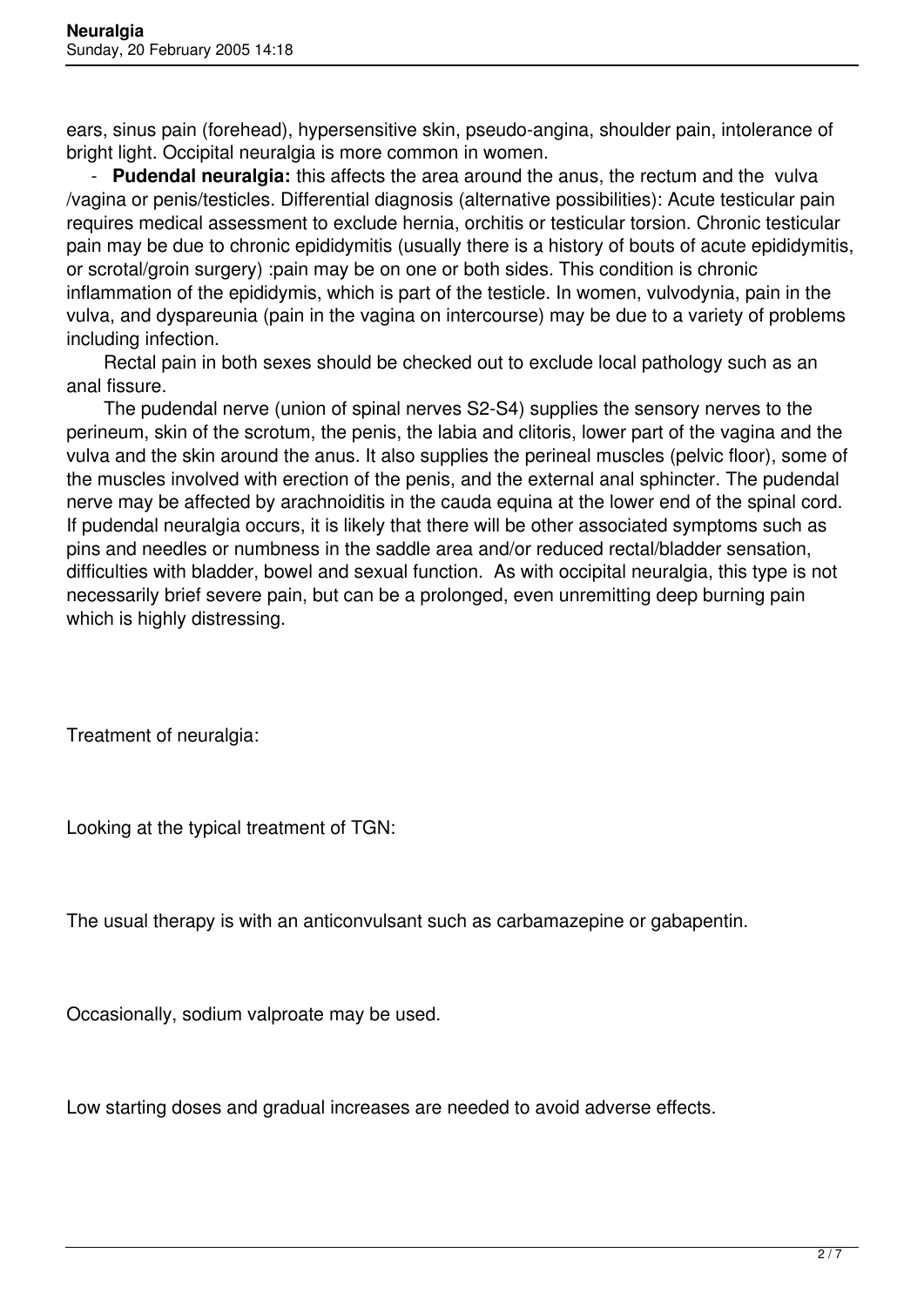If using carbamazepine, 100mg twice daily is the starting dose, increasing by 100mg each week until pain control is achieved. Maximum dose is 1.6g daily; usually 300-600mg is effective therapeutically.

Once pain control has been achieved, in cases where there has not been sustained pain (i.e. if there is an intermittent pattern of symptoms), the dose should be maintained for a month and then reduced by 100mg every 2 days.

If the pain should recur, then the dose should be increased again. Doses should be taken 30 minutes before food and a double dose can be given at night to ensure adequate levels. Around 70% of patients have relief within 24 hours. (95% within 48 hours).

Liver function tests, blood count and blood biochemistry may be monitored (baseline before treatment, then every month for 3 months, then every 6 months)

Side effects include: dizziness, drowsiness. These are more common in the elderly.

HEADACHES:I have written a separate article which deals with the general topic of headaches.

I am only including migraine headaches in this neurology-based article.

MIGRAINES:

Migraine is an episodic condition.

There are 2 main forms: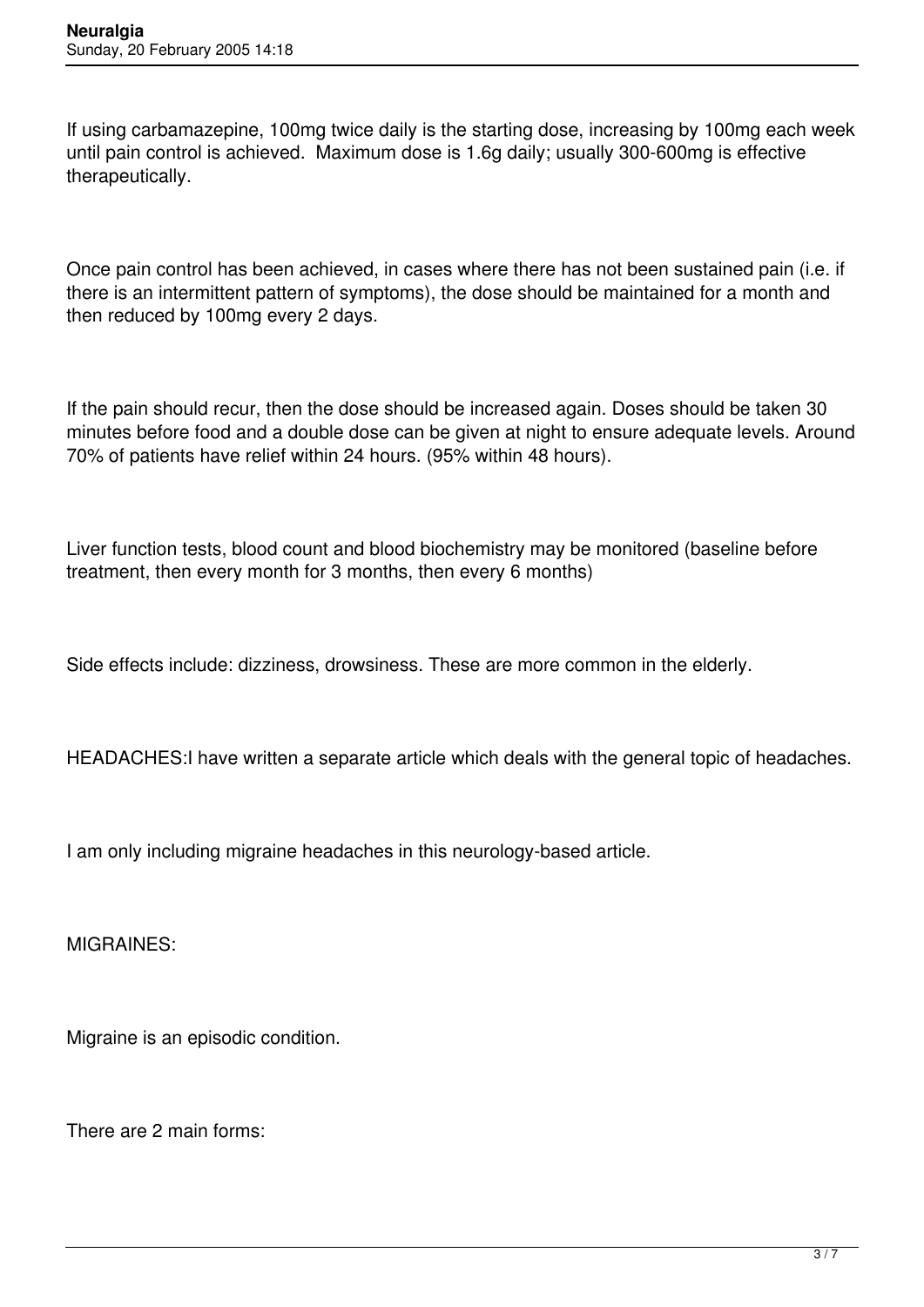1. Migraine without aura (?common' migraine): 75% of sufferers have this type. 5 or more attacks are needed to make a diagnosis. Attacks involve: classical one-sided headache, severe, pulsating, with associated nausea/vomiting, intolerance of bright light and loud noises.

 2. Migraine with aura: 25% of sufferers: aura includes visual disturbance(shimmering, stars, blurred vision) abnormal smells, localised numbness or tingling.

About 6% of men and 15-18% of women are affected.

Trigger factors include:

- Emotional
- Alcohol
- Bright lights
- Menstrual cycle
- Hunger
- Certain foods e.g. cheese, chocolate

Alternative diagnoses might include:

- Tension headache
- Sinusitis
- Neck problems e.g. cervical spondylosis
- Temporal arteritis (an inflammatory condition)
- Trigeminal neuralgia
- Atypical facial pain
- Serious causes include: stroke, meningitis, tumour.

Treatment:

 1. start acute treatments of an attack as early as possible: pre-emptive measures such as aspirin, paracetamol, brufen, may stave off a full blown attack.

 2. Use of anti-emetic, to reduce sickness; a combination of aspirin 900mg and metoclopramide 10mg (as separate tablets) is effective in up to 50% of patients. Ondansetron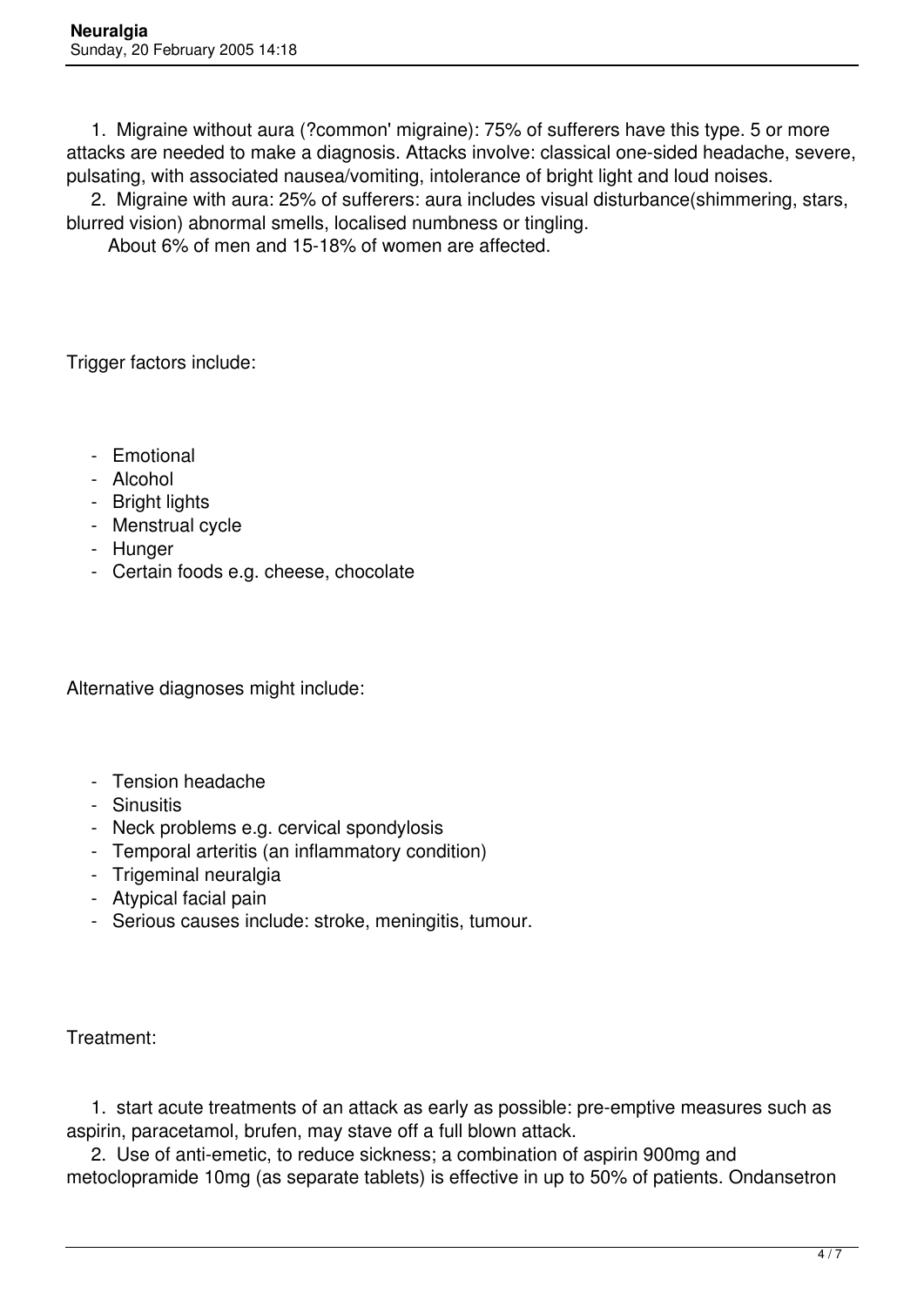has recently been found to be a safe and effective treatment of migraine-related nausea. Effervescent products have a more rapid effect.Opiates (which you might be taking for other types of pain) should not be used to treat migraines.(particularly as chronic use can actually lead to rebound headaches).

 3. A second line acute treatment might include sumatriptan: however, a recurrence of headache within 24 hours occurs in 30-40% of patients taking sumatriptan. Prophylaxis (prevention):

This is indicated if there are more than 2 attacks a month or of they are severe/prolonged. Usually, severity and frequency of attacks can be reduced, although there may still be need for acute treatment.

B-blockers such as propanolol are the treatment of choice; other options include pizotifen.

Note that drugs such as amitriptyline and gabapentin, which you may have had prescribed for treatment of nerve-related pain, have been found to be quite effective in reducing the frequency and severity of migraine attacks.

Naratriptan (related to sumatriptan) has been found to be effective prophylaxis against menstrually-associated migraine.

It is also interesting to note that use of high dose riboflavin (400mg) has been suggested as an effective prophylactic agent, but can take 2-3 months to take effect.

It should not be obtained from multivitamins as there is a risk of overdosing on other more toxic vitamins.

ATYPICAL FACIAL PAIN: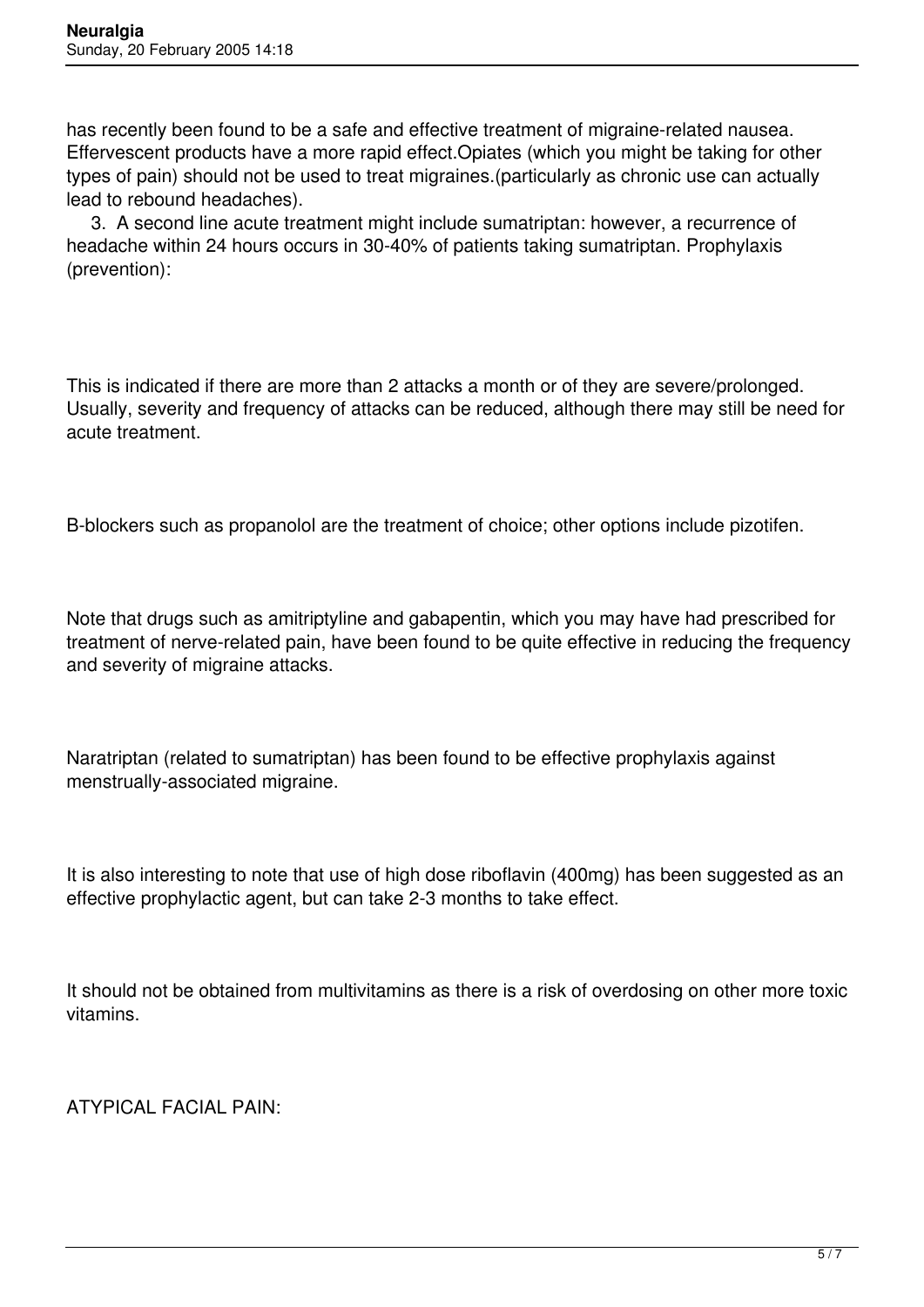Note that dental problems are common in chronically ill people for a variety of reasons (this will be covered in a separate article).

However, often dentists cannot find a source for a patient's persistent facial pain.

The area around the mouth and the face (orofacial area) is highly innervated so extremely sensitive.

One of the commonest causes of non-dental facial pain is temporal tendinitis.

The temperomandibular joint (TMJ) is where the mandible (jaw) articulates on the temporal bone of the skull, hence the name of the joint. It is the joint which moves as you open and close your mouth or chew. It is a common site of problems.

TMJ problems cause the following symptoms:

TMJ pain (just in front of the ear): worse on chewing

- Ear pain and pressure
- Pain in the back teeth
- Pain radiating across the face towards the eye
- Headache in the temple radiating to behind the ear, to the back of the head and neck

Looking at the typical treatment of TGN:

The usual therapy is with an anticonvulsant such as carbamazepine or gabapentin. Occasionally, sodium valproate may be used.

Low starting doses and gradual increases are needed to avoid adverse effects. If using carbamazepine, 100mg twice daily is the starting dose, increasing by